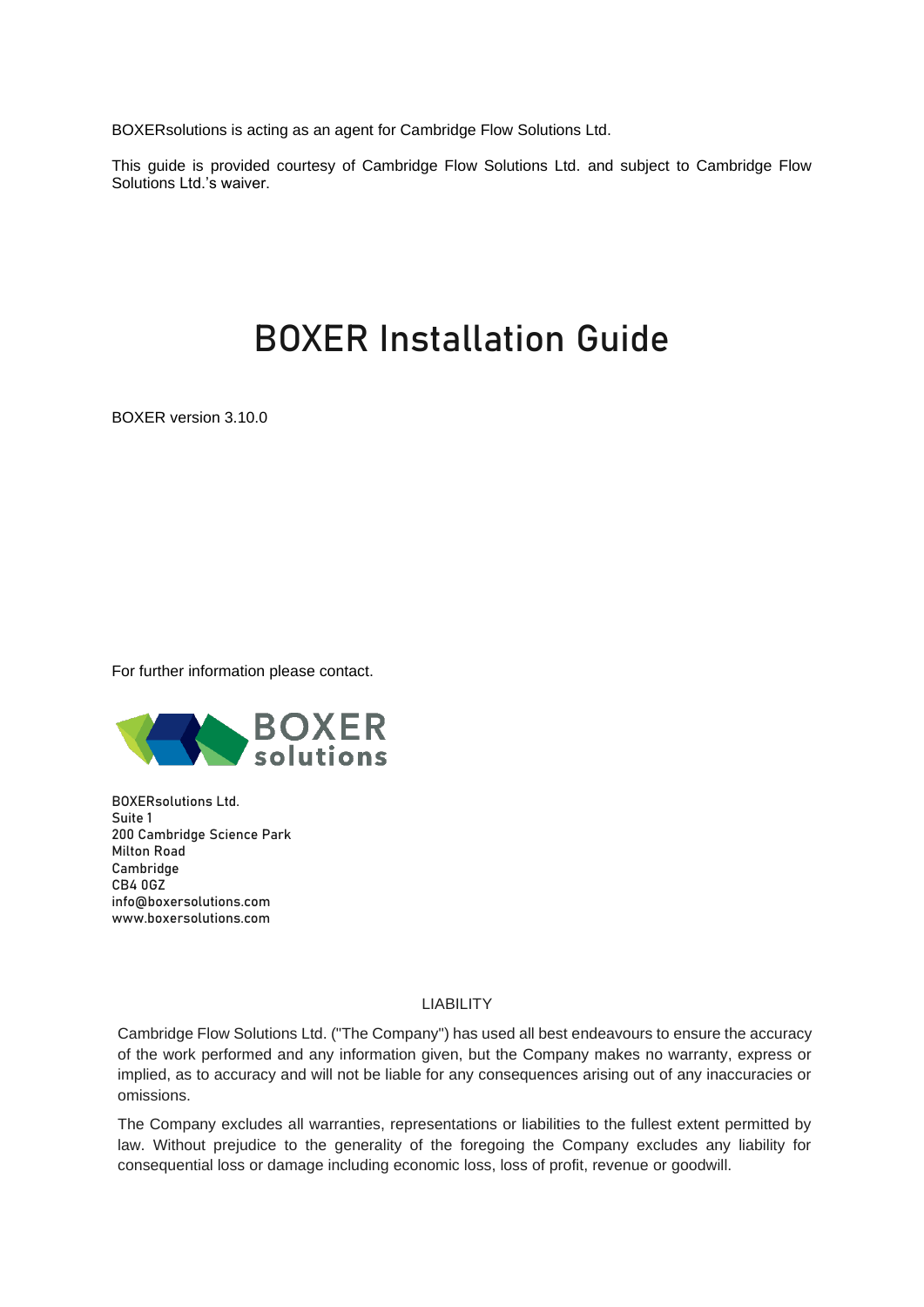# Installation

# Summary:

The following steps are required to install BOXER :

- Install the licence server clicks. See Clicks installation for Linux on page 5, and/or Clicks installation for Windows on page 11
- Send clicks server ID to CFS to receive licence keys.
- Install licence keys.
- Install boxer packages. See BOXER installation for Linux on page 6, and/or BOXER installation for Windows on page 13.
- (Optional, Linux only) Install prism packages.
- (Optional, Linux only) Advanced configuration options for Linux installations.

There are three key components to a BOXER installation:

- clicks. A licence server.
- **•** boxerserver. The core geometry/m/geometry server; connects to clicks.
- $\bullet$  boxerclient. Meshing GUI; connects to boxerserver.



# boxerserver geometry and meshing engine

'Prism' - a mesh conversion utility for the Linux command line is also provided for installation.

# Licence server – "Clicks"

CFS applications are licensed using a proprietary system called "Clicks". This is provided as a small utility Clicks.rpm in Linux, and a small executable installer package in Windows.

It runs as a system service on a Linux server machine, or as a standalone executable on a Windows server machine, which needs in either case to be accessible by network to all the machines running the actual BOXER software. If desired, the licence server machine can be the same as that on which the BOXER software will run.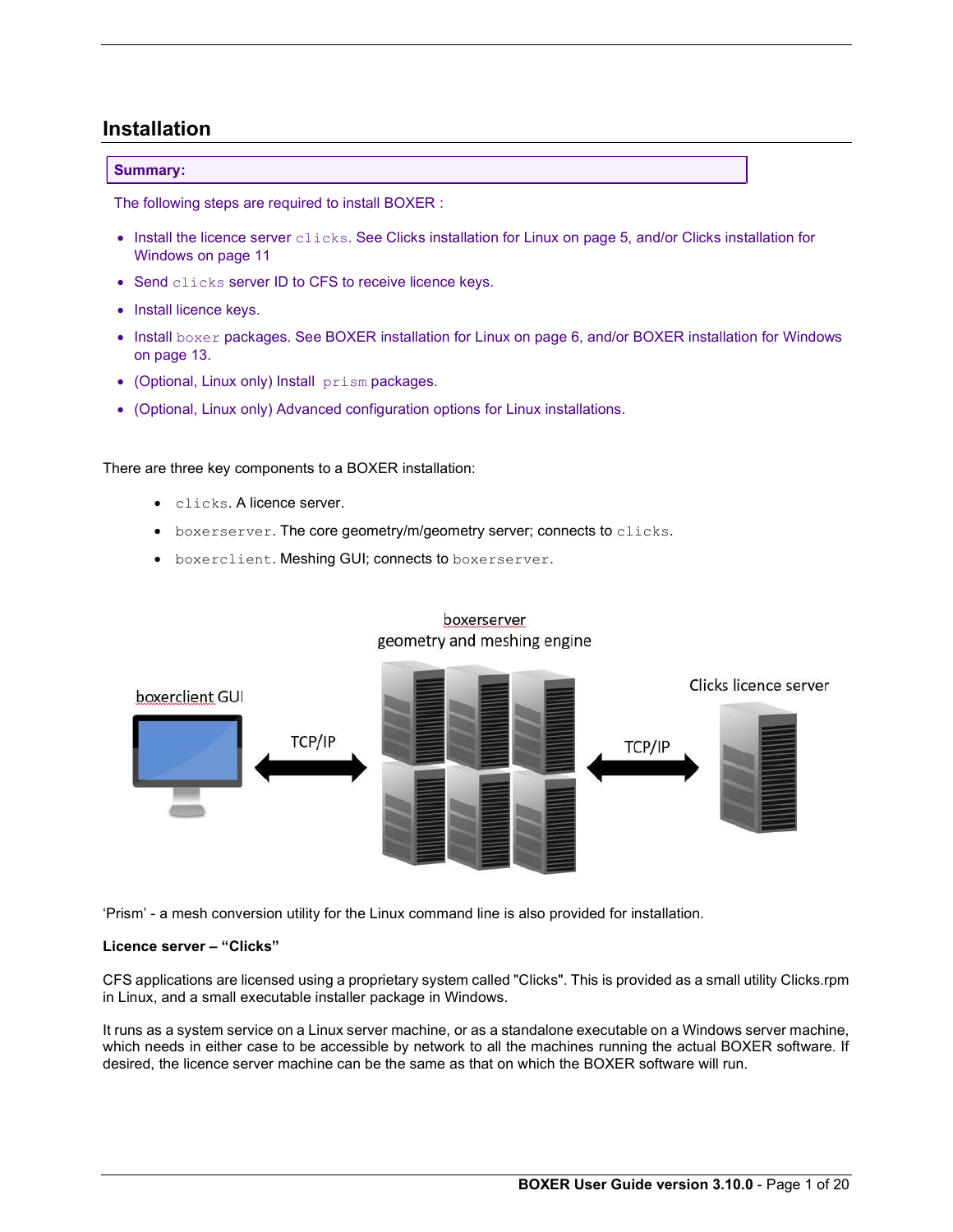### Restriction:

BOXER versions 3.2.X and higher require Clicks version 2.0.X or higher.

BOXER versions 3.6.X and higher require Clicks version 2.3.X or higher.

BOXER versions 3.9.X and higher require Clicks version 3.0.X or higher.

Clicks itself is a parallel-aware licensing technology which utilises secure public key cryptographic techniques, providing the end user with an easy to install and administer licence-serving environment. Clicks has a distinction between processes and application licences, permitting the user to maximally exploit their multi-core and clusterbased parallel resources without explicit per-node licensing conditions.

A licence server is a machine whose purpose is to share an organisation's licences amongst its users and machines. It must have network connectivity (on a single TCP port) to all of the required client computers. The licence server and client computer may be the same.

Clicks serves licence requests via port 8343, so any firewalls within the system must be configured to allow this port to connect to clients.

Only one Clicks instance needs to be installed on each of the machines which are to act as an organisation's licence servers. That is, multiple CFS applications may share the same Clicks server.

A licence server may act as a forwarder to another licence server. For example, machines in a cluster behind a firewall may have their licence requests forwarded, via a 'head' node, to a central licence server.

# Tip:

Windows & Linux versions of BOXER and Clicks are essentially interchangeable. That is, either OS's version of the meshing server can communicate with either OS's version of the licence server.

#### BOXER deployment scenarios

BOXER can be deployed in a number of different ways. The meshing server boxerserver is the core program. It runs in parallel within an MPI environment, either in server mode for a client GUI session, or in script mode for standalone batch meshing. The boxerserver process connects to the clicks server via a TCP/IP port. The boxerclient GUI connects to a boxerserver process via a TCP/IP port.

 $\bullet$  A standalone workstation. In this scenario all packages (clicks, boxerserver, prism (Linux only), and boxerclient) are installed on the same workstation. This is the default scenario for BOXER in Windows.

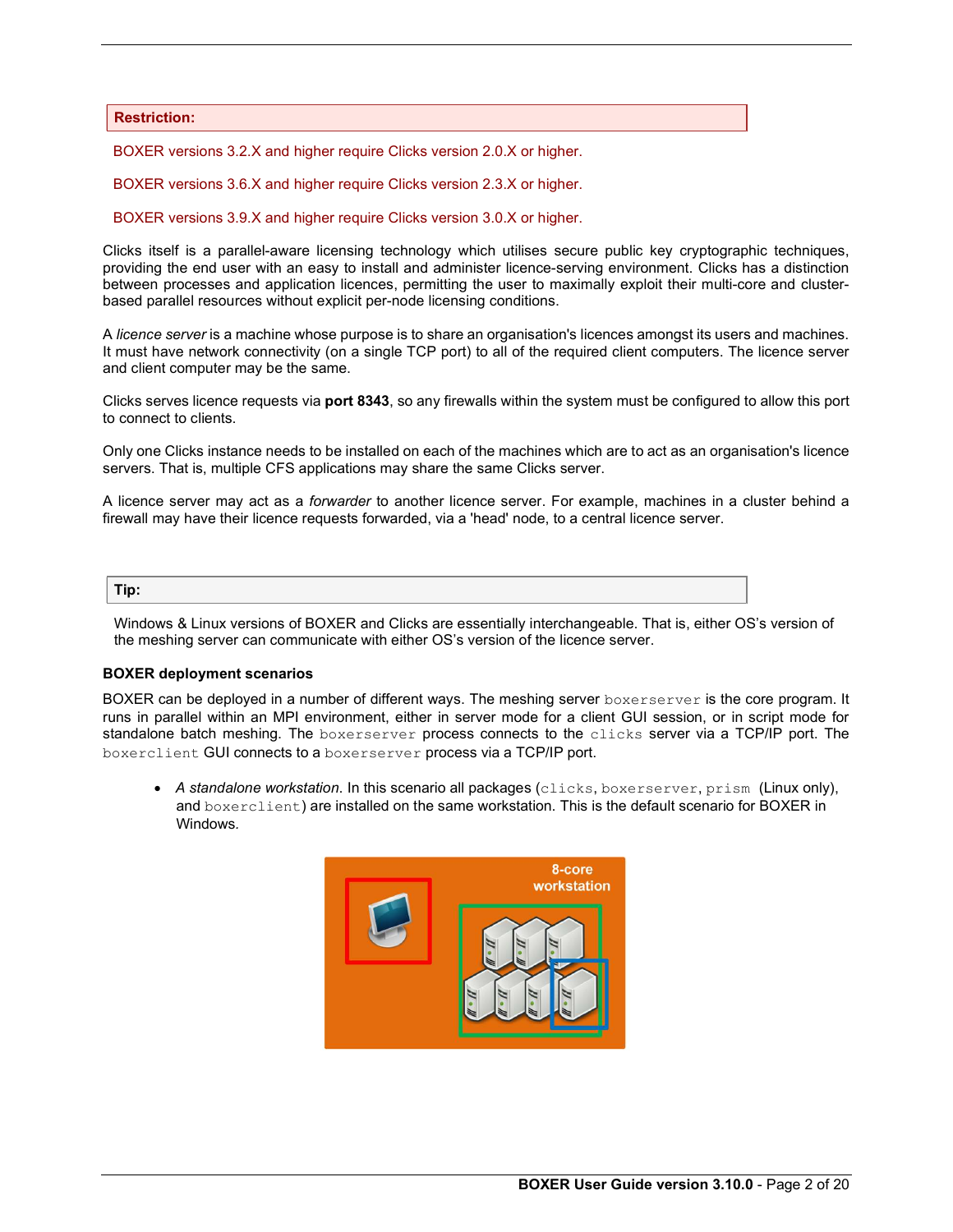$\bullet$  A workstation for meshing, connected to a GUI. A typical workgroup installation will see clicks installed on a nominated single Linux server/workstation, boxerserver and prism are installed on a range of Linux machines, and boxerclient is installed on Windows or Linux workstation as required.



 Large parallel meshing on a Linux cluster, connected to a GUI. A cluster installation is very similar to a workgroup installation, in that a single clicks server must be nominated and boxerserver must be installed across the (Linux) cluster nodes, with boxerclient installed on workstations that are able to see the head node of the cluster.



• HPC and task scheduling. An HPC installation differs from a cluster installation in that it typically requires users to submit jobs to a queue, and will require the installation to be correctly configured to use high-performance interconnects (e.g. Infiniband). See "Advanced installation configuration (Linux)" on page 7

# BOXER software packages

BOXER is available for the Linux platform, and the Windows platform (except the  $prism$  utility).

The software packages can be downloaded from CFS's ftp server. Please contact us to obtain an account. The software is licensed and can only be run according to the terms of your licence agreement.

# Linux

CFS uses the RPM binary-distribution format for Linux. RPM (Red Hat Package Manager) is a package management system and a core component of many Linux distributions including Red Hat Enterprise Linux, SuSE Linux Enterprise and the Fedora Project. It cleanly manages the installation, removal, verification and updating of software packages and provides functionality to a number of graphical package management tools including SuSE's YaST or Red Hat's system-config-packages.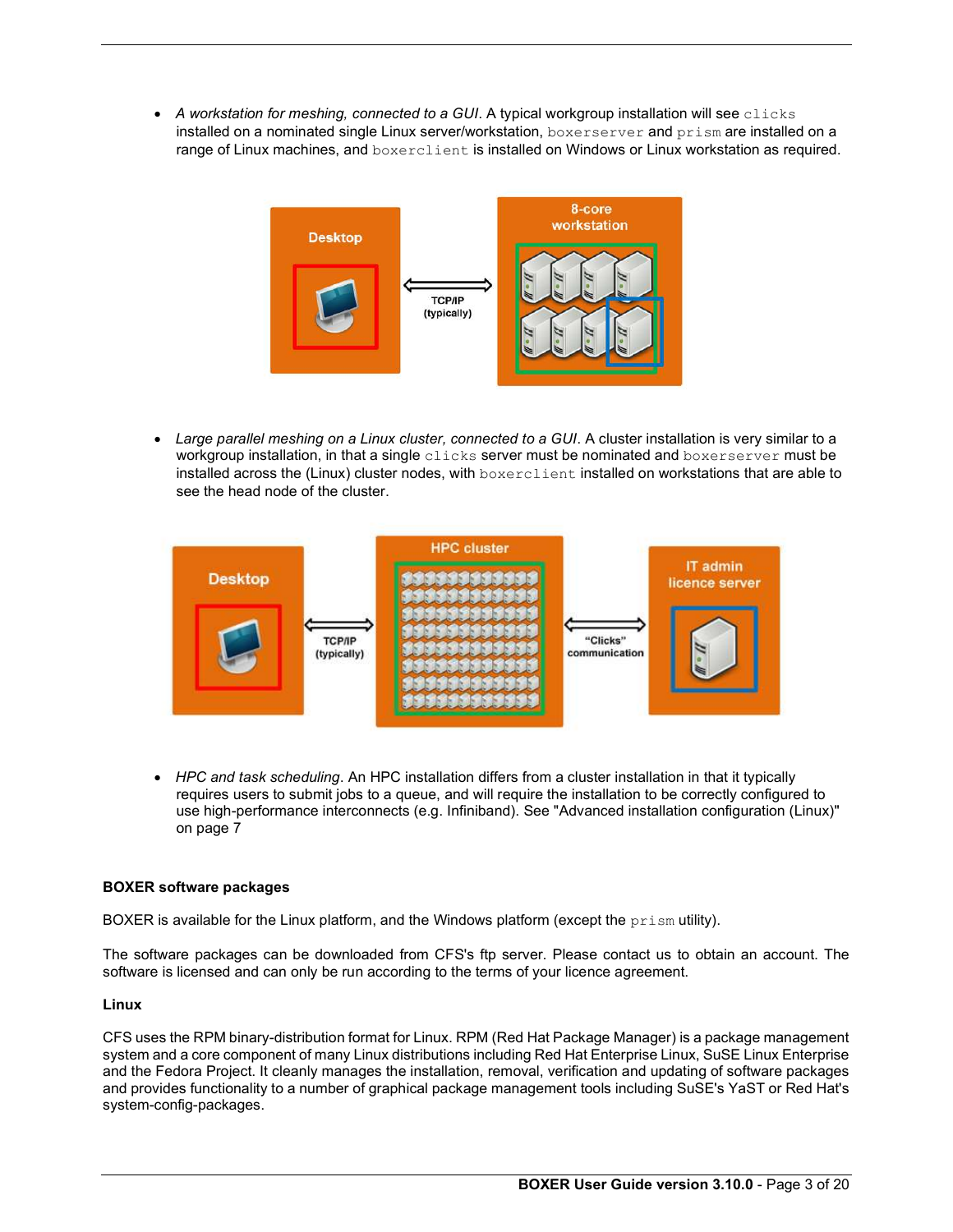CFS prepares and distributes a number of pre-compiled binary RPMs for a variety of Linux distributions (64-bit only):

- RHEL and CentOS 5, 6 and 7
- SuSE Linux Enterprise Server 11
- openSuSE 11.1, 11.2, 11.3, 11.4, and 12.1

# Microsoft Windows®

CFS provides a standard Microsoft Windows Installer packages for BOXER and Clicks. These are compatible with Windows 7 (32-bit and 64-bit), Windows 8 and 8.1 (32-bit and 64-bit), and Windows 10 (64 bit).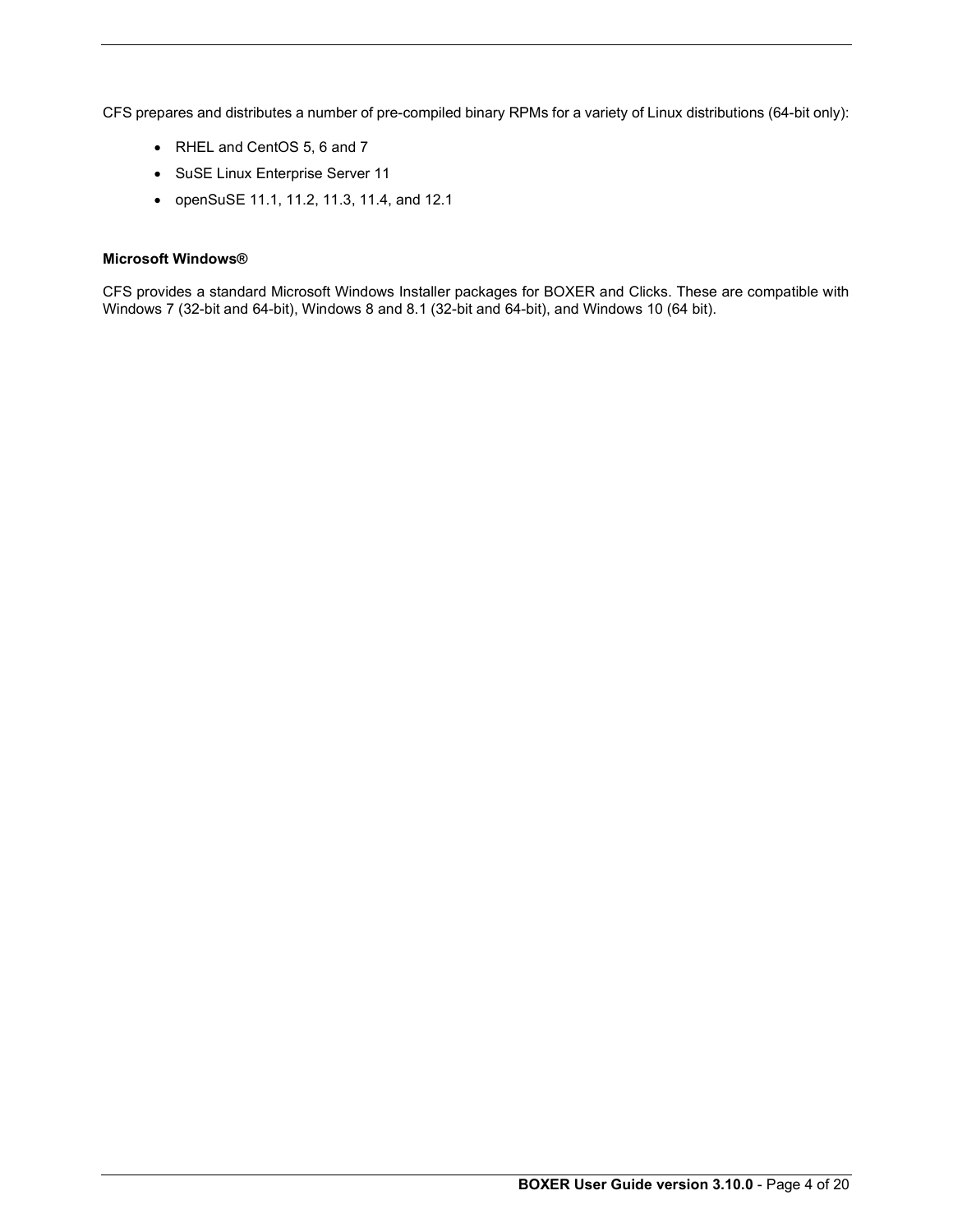# Linux installation

# Clicks

You will need root authority on the installation machine. Most Linux distributions have both command-line and graphical interfaces for RPM installation. If your preferred method fails, try the other.

# Tip:

To see which CFS packages are installed on a system, type:

```
rpm -qa --queryformat '%{name}-%{version}-%{release}.%{arch} (%{vendor})\n' | grep 
"Cambridge Flow Solutions"
```
# RPM Signatures

# Note:

The following step for RPM signatures is optional. If you skip this step, or if your machine has no internet connection, some of the later commands will flag up a "GPG-key" related warning. This can be ignored if you trust the source of the RPM.

Using public key cryptographic techniques, RPMs can be digitally signed by the issuing software vendor. This gives the end user confidence that the package has not been tampered with and does not, therefore, contain any malicious code. To check the authenticity of CFS packages, the system administrator will need to import CFS's public key once before installing any CFS packages.

To import CFS's public key, type:

rpm --import http://www.cambridgeflowsolutions.com/support/gpg/RPM-GPG-KEY-cfs

### RPMs for Clicks

Clicks is provided by a single RPM, for a variety of Linux distributions. The RPM can be installed as root on the machine which is to act as the Clicks licence server :

```
rpm -ivh clicks-*.rpm
```
This will install the system service clicks in /etc/init.d/clicks, and also will make (by default) the directory /etc/clicks/ in which licence files are stored (see later).

# Configuration

# Note:

When the licence server is the same machine on which the application software is to be run, there should be no more configuration necessary. The following steps are only required when the licence server is on a different machine.

The server is configured by changing (if necessary) the values of the following environment variables as defined in /etc/init.d/clicks

• CLICKS SERVER - IP address and TCP port on which the server should listen. E.g.

export CLICKS\_SERVER=0.0.0.0:8343

- CLICKS LICENCES directory where licence files are located.
- CLICKS LOG filename of server log file.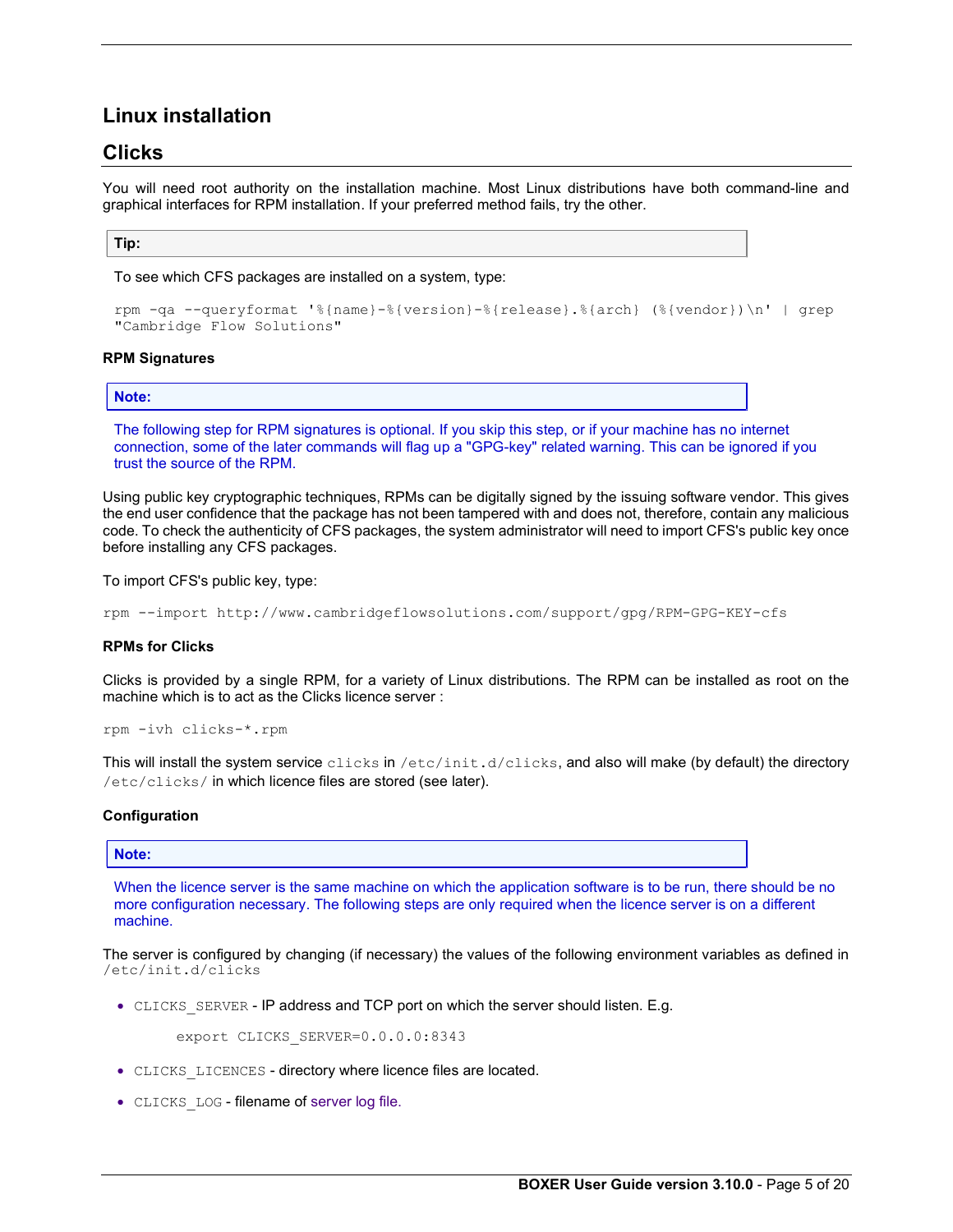• CLICKS PROXY - IP address and TCP port of licence server to which this licence server should forward requests. This variable should be unset if the server does not have to forward requests.

# Server ID

In order to issue licences, CFS needs to know a unique identifier of the physical hardware which is to serve licences. This can be found, after installing the Clicks software, by starting the Clicks service.

Clicks is configured to start automatically on every reboot, but to start it manually, either use a system service manager (e.g. system-config-services on Red Hat operating systems) or, as root, type

/etc/init.d/clicks start

at a command line prompt.

The server ID can be found in the licence server  $log$ ,  $/var/log/clicks$ . Either email the whole of /var/log/clicks to CFS, or just the 'Server ID' (e.g. x3MqJEqDU3pYoMy5nXhDEYwOVmc)

# Installing licences

After receiving a licence file from CFS, copy it into the /etc/clicks directory on the licence server. The licence file needs to be permitted readable by the server daemon; make sure that its permissions are at least set to 644 using chmod.

Then, restart the Clicks service.

/etc/init.d/clicks stop

```
/etc/init.d/clicks start
```
# Clicksinfo

Clicksinfo is provided by a single RPM, for a variety of Linux distributions. The RPM can be installed as root on any machine.

rpm -ivh clicks-clickstat-3.1.0-.x86\_64.rpm

Clicksinfo connects to the remote clicks server via TCP/IP to provide licence status information to the user.

# BOXER

You will need root authority on the installation machine. Most Linux distributions have both command-line and graphical interfaces for RPM installation. If your preferred method fails, try the other.

#### RPMs provided in the software distribution.

BOXER as an overall package is provided by four separate RPMs.

- $\bullet$  boxer-docs\*.rpm. This RPM has no dependencies. It creates the subdirectory  $pdf/$  under /usr/share/boxer/doc when default-installed by rpm.
- boxer-server\*.rpm. This has no X11 dependencies, and so can be installed in cluster nodes without X11 graphics. It creates /usr/bin/boxerserver and /usr/bin/mpirun-boxerserver - and also creates /usr/bin/stl2btfpro.
- boxer-client\*.rpm. This requires X11 libraries to have been installed. Creates /usr/bin/boxerclient which is the GUI client; which must connect to a pre-started boxerserver instance.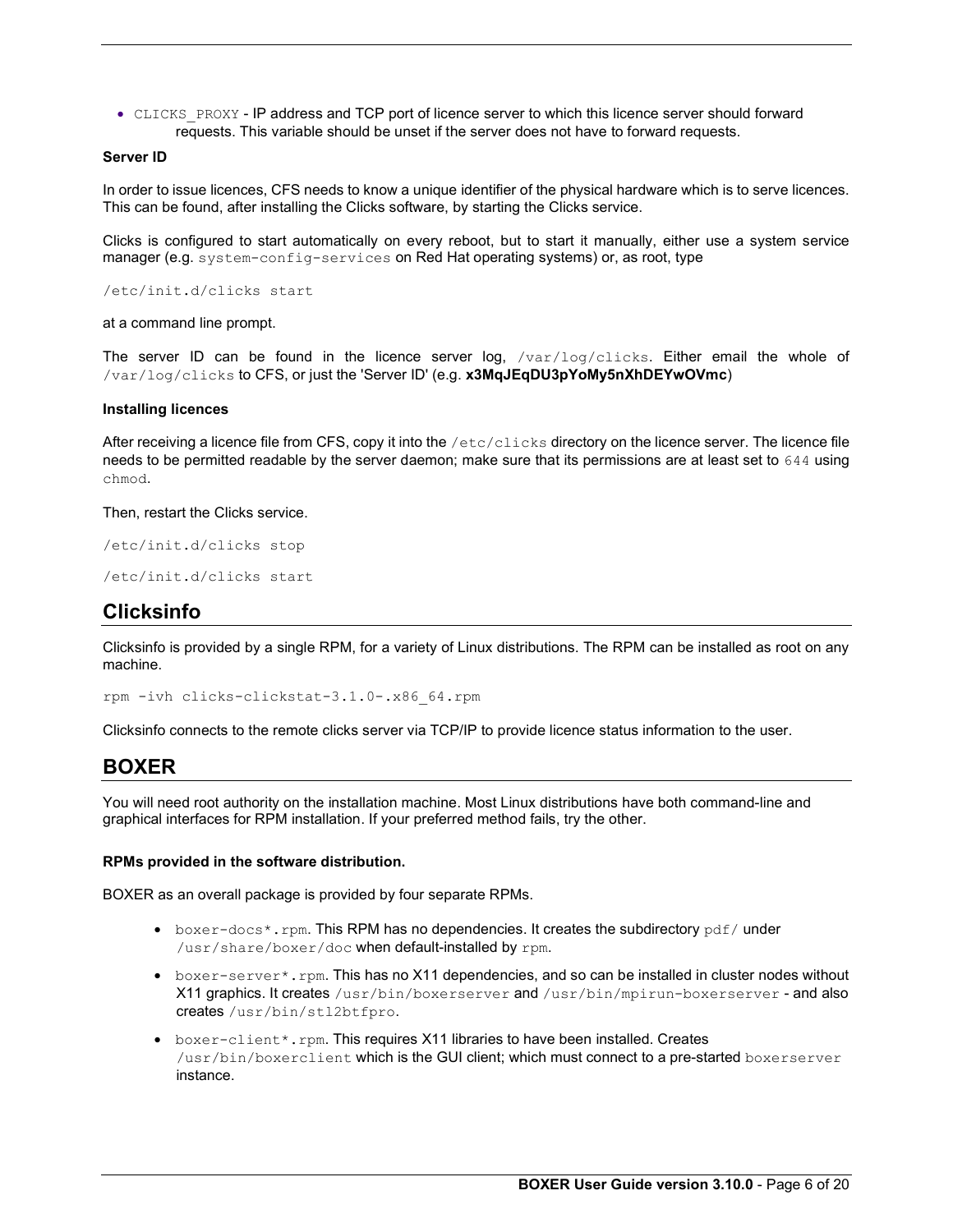boxer-workstation\*.rpm. This requires boxer-client and boxer-server, and so must be installed at the same time. This creates  $/\text{usr/bin}/\text{box}$  (see below), installs icons in the KDE and GNOME menus and registers the  $*$ .  $bxx$  file extension and associates MIME-type and icon with the desktop environment.

To install BOXERmesh v3.10.0 by upgrading an existing legacy BOXERmesh version:

1) Workstation only : rpm - Uvh boxer-\*.rpm

2) Cluster node or meshing server : rpm - Uvh boxer-server\*.rpm

3) GUI client workstation (no server) : rpm -Uvh boxer-client\*.rpm boxer-docs\*.rpm

The script /usr/bin/boxer

This script :

- $\bullet$  Starts N copies of the meshing server locally, where N  $\geq$  2 and should be equal to the number of local cores (as determined from /proc/cpuinfo)
- When the server is running, launches a client session and opens any files that were passed as command-line arguments
- Uses a "local socket connection" which does not require opening any network ports and has lower communication overheads

### The Prism utility, and OpenMPI

An OpenMPI build is included within the boxerserver package. This will be installed in the CFS-specific path on the host machine, and thus will not interfere with any other MPI distributions that may be installed from/by other software packages. This OpenMPI build is configured with support for queuing systems (SGE and SLURM) and Infiniband hardware.

Also provided alongside the core BOXERmesh software, is the  $prism$  utility  $prism^*$ . rpm. This package provides simple command-line translation of geometry and mesh formats between each other; providing, for example, mesh files for various commercial analysis packages as straight translations of the raw BOXERmesh mesh output.

# Connecting Clicks and BOXER

The environment variable CLICKS SERVER tells BOXER where to look for a licence.

If the Clicks licence server is different from the machine on which BOXER is to run, the environment variable CLICKS\_SERVER should be set to the IP address or host name of the licence server machine.

This can be done on a per-user basis by editing \$HOME/.bashrc and adding the line:

```
export CLICKS_SERVER=host 
or 
export CLICKS_SERVER=host:port
```
where  $port = 8343$ 

# Advanced installation configuration (Linux)

There are various advanced options and methods for installing and running BOXER in, for example, customised HPC environments.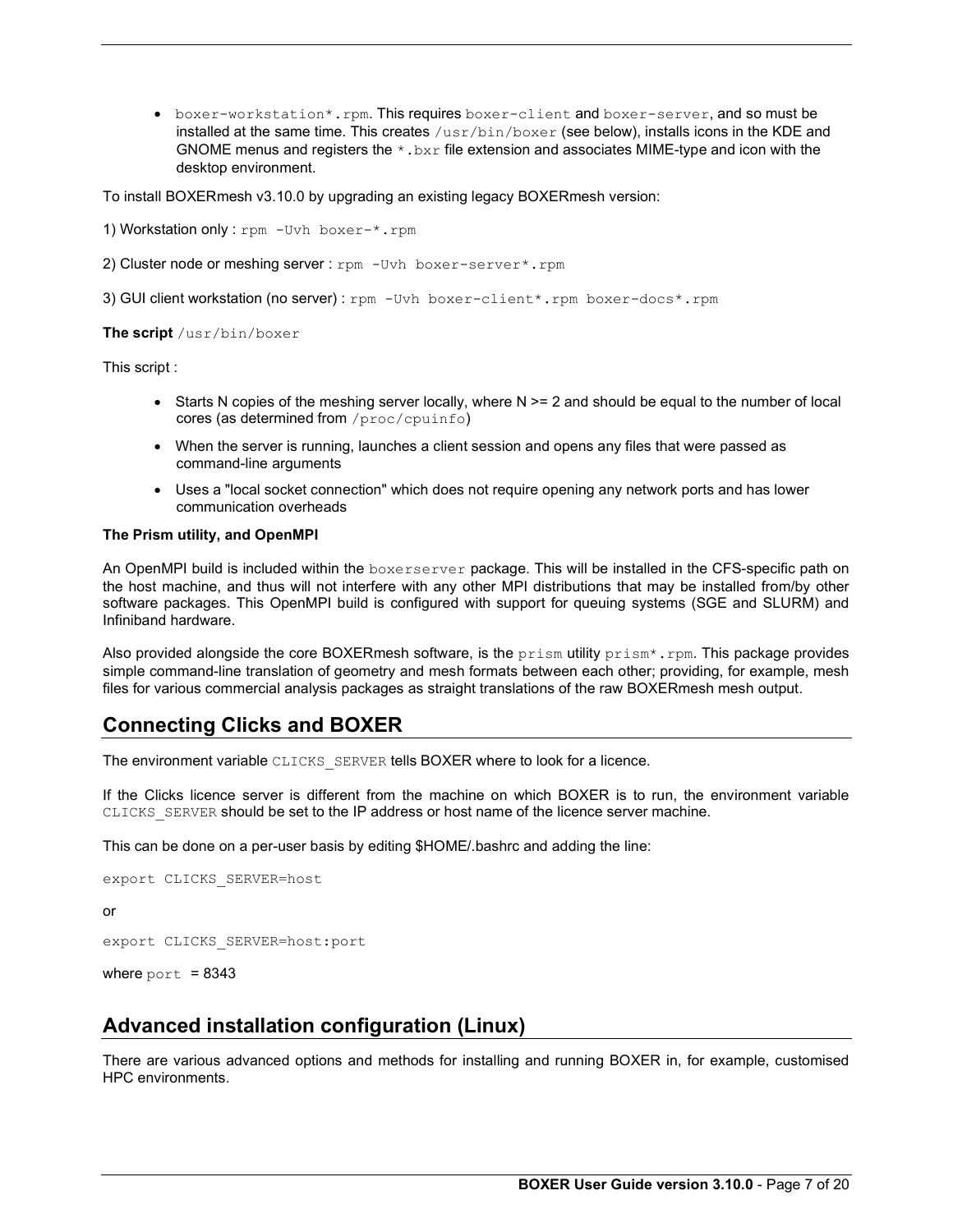### Installing RPMs in non-standard file locations

There may be situations where you wish to install the BOXER RPMs in non-standard locations on your filesystem, for example for permissions reasons, or to install on a shared filesystem that has a different mount point.

This is easily achieved with the rpm system command; the boxer-server, boxer-client, and prism packages are relocatable. To install in a non-standard location, simply use the --prefix flag when issuing RPM commands, for example:

rpm --prefix /path/to/local/installation/ -i \*.rpm

For further information on this, please see the RPM documentation.

### Installing RPMs without root access

It is best to install BOXER packages on Linux machines as root, as this minimises the amount of additional configuration that might be required. However, if this is not possible, then there are two methods by which the RPMs can be installed by a regular user: using the  $rpm$  command with an alternate RPM database; unpacking the RPM package and copying the files.

Note:

When installing BOXER using either of these two methods, you may need to additionally set the PATH and LD\_LIBRARY\_PATH environment variables.

#### Using rpm with an alternate RPM database

You can use a separate local RPM database to avoid the requirement that regular users cannot modify the system RPM database. This is achieved using the  $-$ -dbpath RPM option. This is an advanced topic and you are advised to read the RPM documentation before proceeding.

You may also need to use the --prefix option as described above to avoid filesystem permission issues.

In practice, you must set up a fresh RPM database, as follows:

```
 cd /path/to/new/root/ 
 mkdir rpm_db 
 rpm --initdb --dbpath=/path/to/new/root/rpm_db/
```
You only need to perform this step once. Then, install/upgrade/query/etc. packages as normal using the rpm tool as follows:

```
 rpm --dbpath=/path/to/new/root/rpm_db/ --prefix=/path/to/local/installation/ 
--nodeps -i *.rpm
```
The  $-\text{dbpath}$  option sets the path to the local RPM database and the  $-\text{nodes}$  flag is required because  $\text{rpm}$  only knows about dependencies based on the current RPM database being used, thus any system-installed packages are not visible. (You need to make sure that any dependencies are satisfied.)

The advantages of this method are that you can use the rpm tool to keep your BOXER installation up to date, and you don't have to worry about manual filesystem operations.

### Unpacking rpm packages

You can unpack RPM packages using the rpm2cpio tool, and then copy the resultant files to a location of your choice.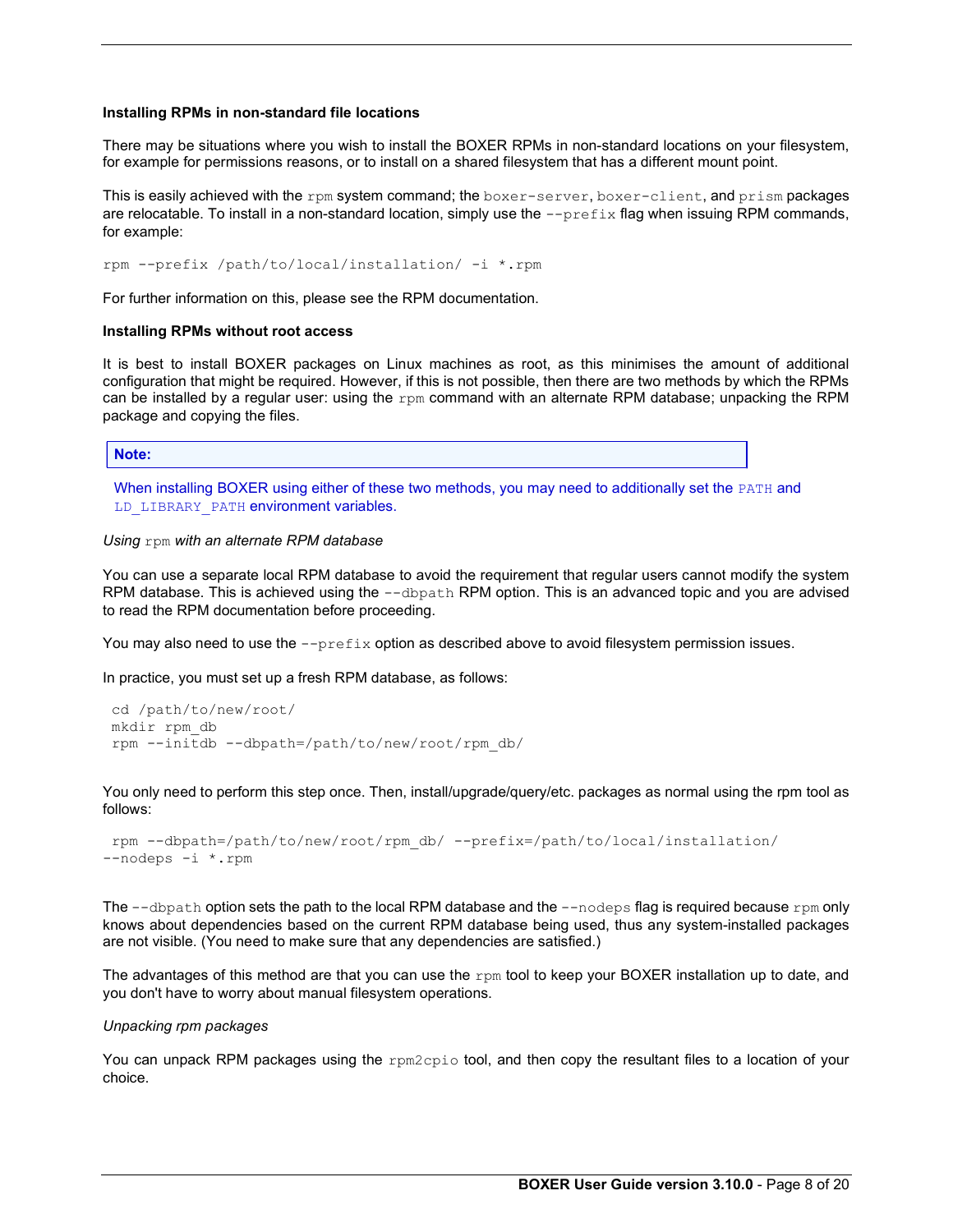To unpack  $x$ .  $r$ pm to the current directory, use:

rpm2cpio x.rpm | cpio -ivd

This will unpack all the files in the RPM package and will create a local directory structure.

### HPC issues

BOXER works very well on HPC systems but some additional configuration may be required to run optimally. The three areas where issues can arise are:

- Use of local MPI installations
- Launching boxerserver via a queuing system
- **•** Exposing the clicks licence server to the compute nodes

### Local MPI Installation

The OpenMPI v1.10 build that is included in the boxer-server rpm package contains support for SGE and SLURM queuing systems, and is also built with Infiniband drivers. For many systems, no further configuration should be necessary and it should be possible to run BOXER using the commands previously described:

mpirun-boxerserver -np N boxerserver --script \$my\_script.lua

However, there may be instances where running with a locally compiled version of OpenMPI is either necessary or desirable. For example, you may need support for an alternate queuing system or need to compile against systemspecific network infrastructure libraries. This is supported provided the advice below is followed. For reasons of compatibility, stability, and performance, you should use OpenMPI v1.10.x

To run BOXER with a local OpenMPI build, care must be taken in the following areas: Specifying the correct path to the locally-built mpirun; Setting LD\_LIBRARY\_PATH such that the core boxerserver libraries can be found; Specifying the full path to the correct boxerserver image, and avoid using the boxerserver wrapper program.

- Path to local mpirun. In practice, HPC systems typically use the module system to correctly set paths. You should ensure the correct openmpi-1.10 module is loaded and that which mpirun resolves to the correct version of mpirun. If your system does not use modules, then you must take care to fully specify the path to mpirun.
- Setting LD LIBRARY PATH. Under this scenario, we avoid using the boxerserver wrapper script, therefore we must set LD\_LIBRARY\_PATH such that boxerserver can locate the correct libraries. You will need to export LD\_LIBRARY\_PATH=/usr/lib64/boxerserver/lib64 or if you installed boxerserver to a non-standard location using --prefix as above, then export LD LIBRARY PATH=[\$PREFIX]/usr/lib64/boxerserver/lib64 . If you are a HPC system administrator, or you can ask your administrator to do this, it may be worth generating a boxer module to set these environment variables on your system for ease of use.
- Correct boxerserver image. Instead of running /usr/bin/boxerserver, you must execute /usr/lib64/boxerserver/bin/boxerserver64 or /usr/lib64/boxerserver/bin/boxerserver128 directly (for standard-precision or extendedprecision as appropriate). Again, if you used an install prefix, then take care to ensure you have the correct path.
- Putting it all together. export LD LIBRARY PATH=/usr/lib64/boxerserver/lib64; /path/to/my/mpirun -np [np] /usr/lib64/boxerserver/bin/boxerserver64 - server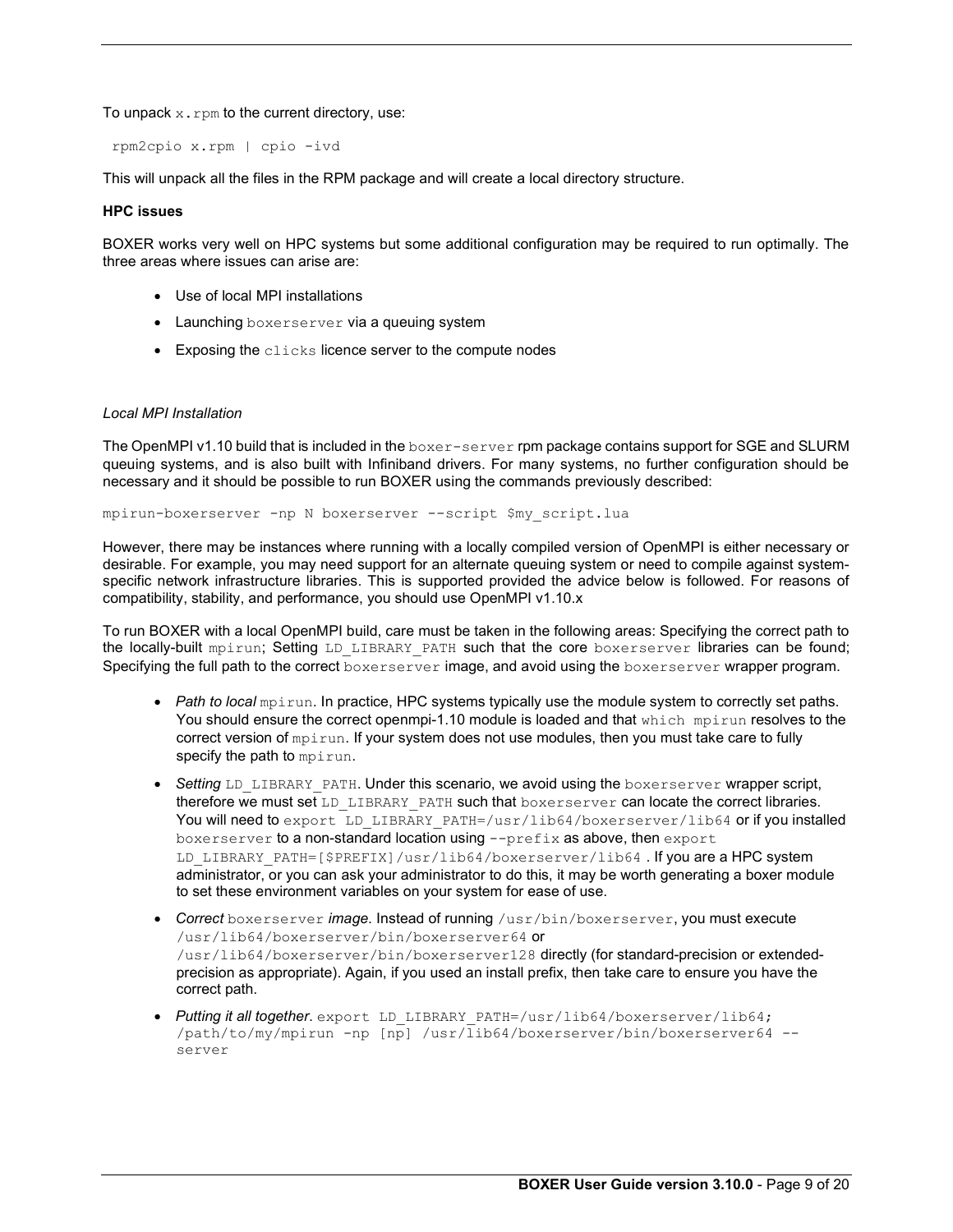We have found that there is a performance benefit from using certain OpenMPI mca flags. If you are using a locally built version of OpenMPI, please try running with the following options:

mpirun -mca coll\_tuned\_use\_dynamic\_rules 1 -mca coll\_tuned\_alltoallv\_algorithm 1

These options are enabled by default in the provided mpirun-boxerserver and do not need to be specified additionally.

### Queuing systems

BOXER can be run via a job submitted to a queuing system, e.g. SGE or SLURM. Please seek advice from your HPC system administrator regarding the correct syntax and settings to use. In broad terms, you will need to take care with the following points: Set the path to boxerserver correctly, particularly when using alternate MPI installations; Set LD\_LIBRARY\_PATH correctly, if appropriate; Set the path to correct mpirun executable.

As above, deployment on a HPC system with a queuing system is made easier if a local BOXER module is created and you should speak to your system administrator about this.

#### clicks licence server visibility

On clusters and HPC system in particular, the slave nodes are typically connected to the head node via a separate network. For boxerserver to run successfully, the slave nodes must be able to communicate with the clicks server.

For simple, standalone clusters this is most easily achieved by installing the  $\text{clicks}$  server on the head node of the cluster thus ensuring visibility to all the slave nodes. However, in many instances this may not be desirable nor possible, and you must open up a route from the slave nodes to the licence server.

clicks can be configured to provide basic port forwarding using the CLICKS\_PROXY option (See "Licence server" on page 1) but this may not be sufficient. For these more complex situations, tunnelling via ssh port forwarding must be used and you are advised to seek advice from your system administrator as to the best approach for this, considering your particular setup.

#### Linux Clicks server access control

Note:

The following section is only relevant if you wish to restrict access to the licence server, or are having problems connecting to it.

Clicks has built in support for TCP Wrappers, a standard UNIX mechanism for controlling clients' access to Internet services. It is possible to restrict access to the licence server depending upon the IP address of the client via the /etc/hosts.allow and /etc/hosts.deny files that are commonly used for system administration. For example, to only permit clients from the 192.168.8.\* subnet, you could place the following in /etc/hosts.allow

clicksd: 192.168.8.0/255.255.255.0

And in /etc/hosts.deny

clicksd: ALL

For more details, please consult your local manual page, man 5 hosts access.

### Caution:

If 'ALL: ALL' is present in /etc/hosts.deny, you must add 'clicksd: ALL' to /etc/hosts.allow before any connections to the licence server will be possible.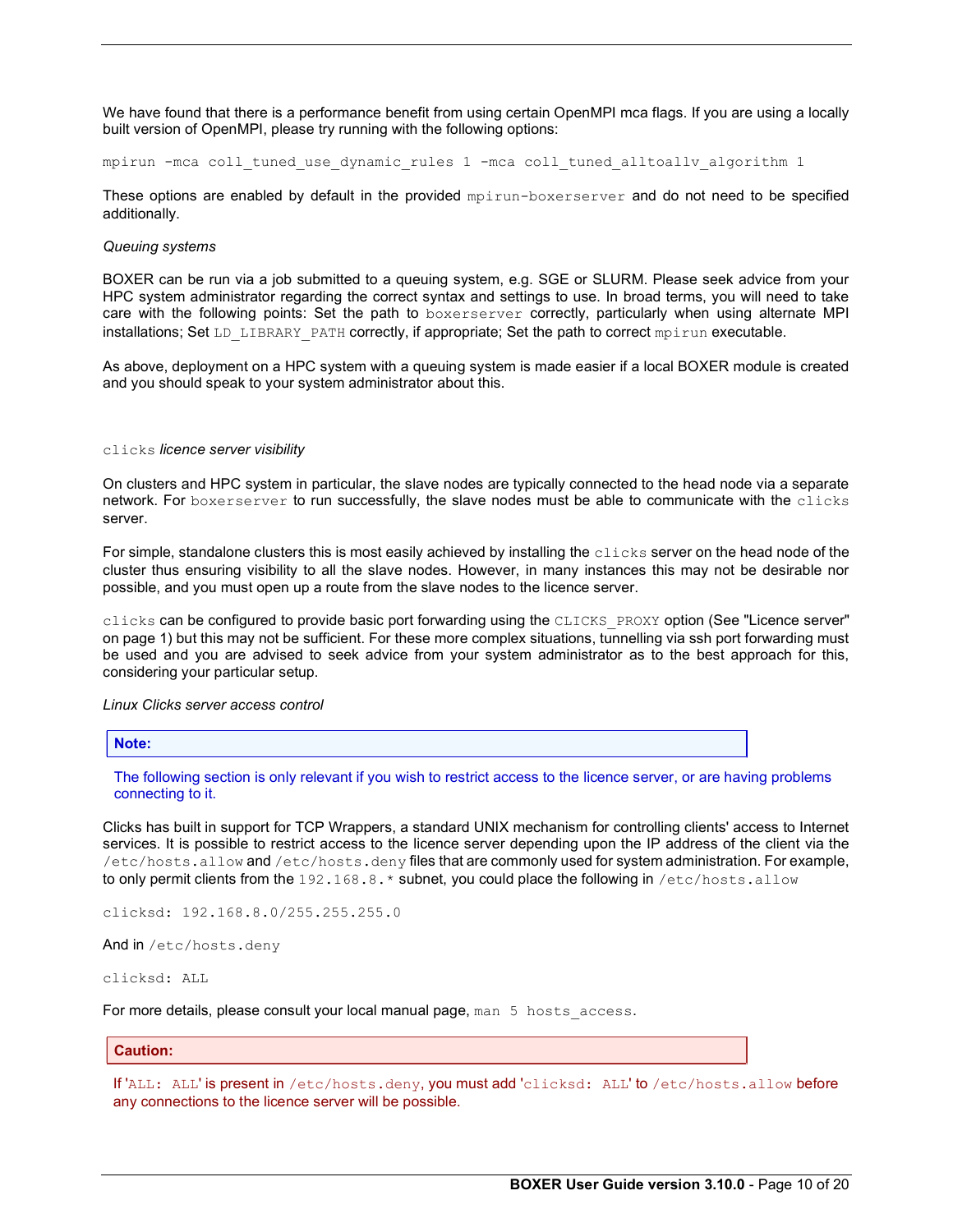# Windows installation

# **Clicks**

# Before You Install

- You will need administrator privileges.
- You should close all other programs before starting this installation.

# Start the installer

Double-click on the installer file, clicks-\*.exe. This will ask you to run as Administrator before launching the Clicks setup wizard.

Click Next.

# Review the Licence Agreement (EULA)

If you agree, click the  $I$  Agree button to proceed.

# Choose options for the install

You can choose whether to add Clicks to the system path for all users, or just for the current user - and whether to create a desktop icon. By default, the installer does not add Clicks to the system path for all users and does not create a desktop icon, however we do recommend creating a desktop icon for ease of implementation.

# Choose the install location

Choose the name of the folder where you want to install the Clicks server software. Accept the default destination folder, or click Browse to select a different one. If the folder does not exist the installer will create it.

After making your selection, click the Next button.

# Choose the Start Menu folder

Choose the name where the installer puts shortcuts for the Clicks server in the Windows Start Menu.

After making your selection, click the  $Next$  button.

# Complete the installation

When the installation has successfully completed, the installer displays the Completing the Clicks Setup Wizard dialogue.

Click Finish to complete this installation.

Set the following as SYSTEM level environment variables:

```
 CLICKS_SERVER=<hostname>:8343
```
CLICKS\_BIND=<hostname>:8343

<hostname> is the device name of the computer on which you have done the Clicks installation, it can be found from Start > Settings > System > About > Device Specifications

# Obtaining a Server ID

In order to issue licences, CFS needs to know a unique identifier of the physical hardware which is to serve licences. This can be found, after installing the Clicks software, by starting the Clicks service.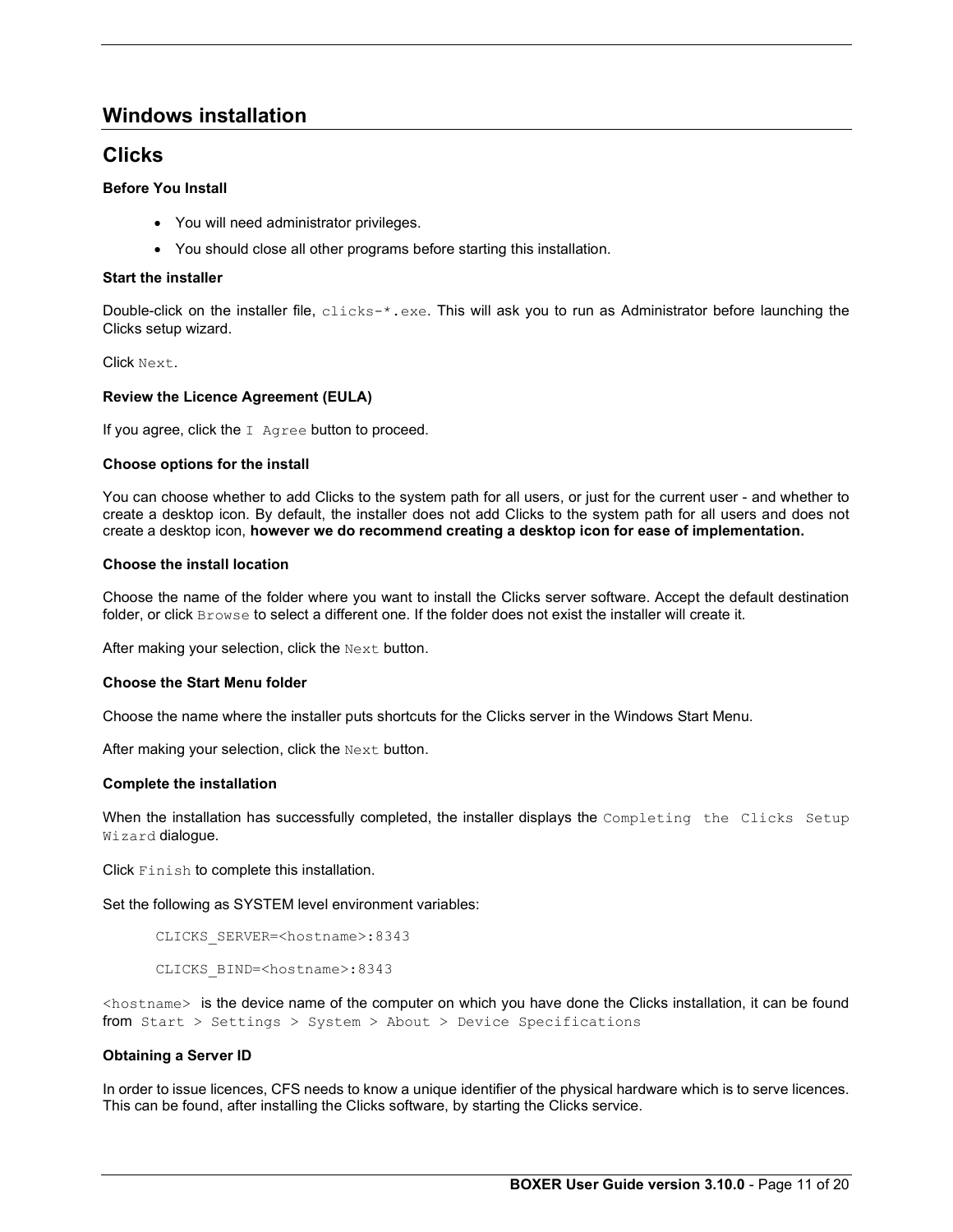Go Start  $>$  Clicks 3.0.0  $>$  Clicks server to start the Clicks licence server. Alternatively, double-click the desktop icon:



A command window will start, showing the log of the licence server process. The server will either find a valid licence and begin normal operation, or will not find a valid licence – in which case it will show the server machine ID in the command window (from where it can be copy-pasted Ctrl-C Ctrl-V), and then exit upon user key-press.

### Caution:

When you start the Clicks server, the software will change the system-wide terminal modes for "Quick edit mode" and "Insert"; these modes will become disabled. Without this, if you click in the terminal window within which the Clicks server is running, then the Clicks program is halted by the operating system (i.e. licence serving is stopped) due to the default Windows terminal settings.

These Windows settings can be reset to system defaults if necessary; however if so, then you might find that Clicks operation is interrupted in case of clicking in the terminal window.

The server ID can also be found in the licence server log C:\ProgramData\CFS\clicks\log.txt. Either email the whole of C:\ProgramData\CFS\clicks\log.txt to CFS, or just the 'Server ID'.

#### Note:

The Windows Clicks data directory  $C:\Per{\texttt{CFS}\clots}$  is not visible by default in Windows. To see it, you need to enable view of "Hidden items" in the Windows File Explorer.

#### Installing licences

Licence files need to be copied into the directory  $C:\Per{\circ}$  and  $\CFS\cl{icks}\et{c}.$ 

When the licence server is restarted (close any previous instances of it, then re-open it e.g. by double-clicking the desktop icon) the command window will relay the scan of the licence file and the licence server process will start.

### Note:

The normal startup state of Clicks with a valid licence ends with the line "Examining licence file…" in the terminal window.

# **Clicksinfo**

Double-click on the installer file, clicksinfo-3.1.0-x64.exe. This will ask you to run as Administrator before launching the Clicks setup wizard.

Click Next.

### Review the Licence Agreement (EULA)

If you agree, click the I Agree button to proceed.

#### Choose options for the install

You can choose whether to add clicksinfo to the system path for all users, or just for the current user - and whether to create a desktop icon. By default, the installer does not add Clicks to the system path for all users and does not create a desktop icon, however we do recommend creating a desktop icon for ease of implementation.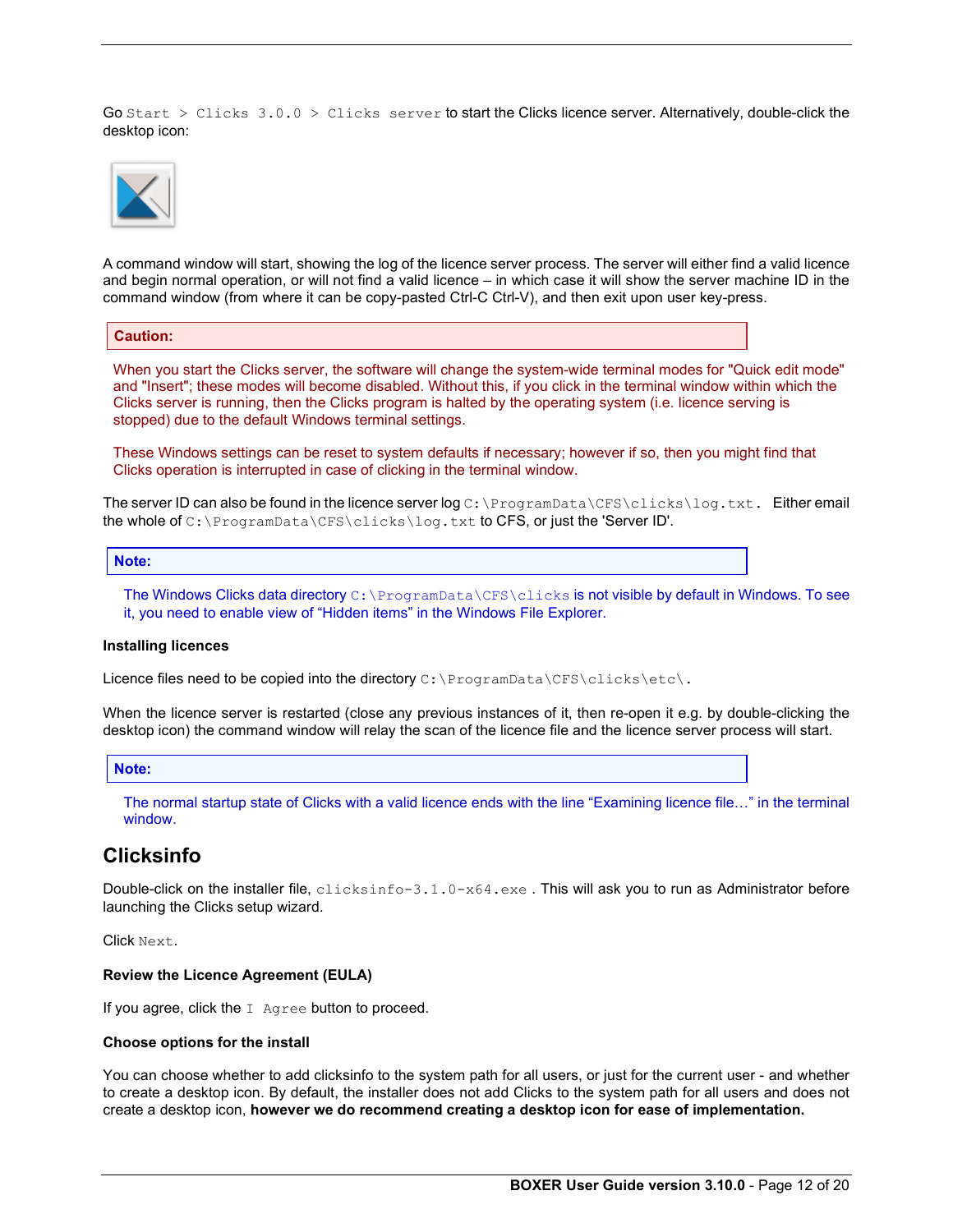# Choose the install location

Choose the name of the folder where you want to install the clicksinfo server software. Accept the default destination folder, or click Browse to select a different one. If the folder does not exist the installer will create it.

After making your selection, click the Next button.

# Choose the Start Menu folder

Choose the name where the installer puts shortcuts for the clicksinfo server in the Windows Start Menu.

After making your selection, click the Next button.

# Complete the installation

When the installation has successfully completed, the installer displays the Completing the Clicksinfo Setup Wizard dialogue.

Click Finish to complete this installation. You should now see the clicskinfo icon on your desktop



# BOXER

# Before You Install

- You will need administrator privileges.
- You should close all other programs before starting this installation.

### Start the installer

Double-click on the installer file, boxer-\*.exe. This will ask you to run as Administrator before launching the BOXER setup wizard.

Click Next.

# Review the Licence Agreement (EULA)

If you agree, click the I Agree button to proceed.

# Choose the install location

Choose the name of the folder where you want to install the BOXER client. Accept the default destination folder or click Browse to select a different one. If the folder does not exist the installer will create it.

After making your selection, click the Next button.

# Choose the Start Menu folder

Choose the name where the installer puts shortcuts for the BOXER client in the Windows Start Menu.

After making your selection, click the Install button.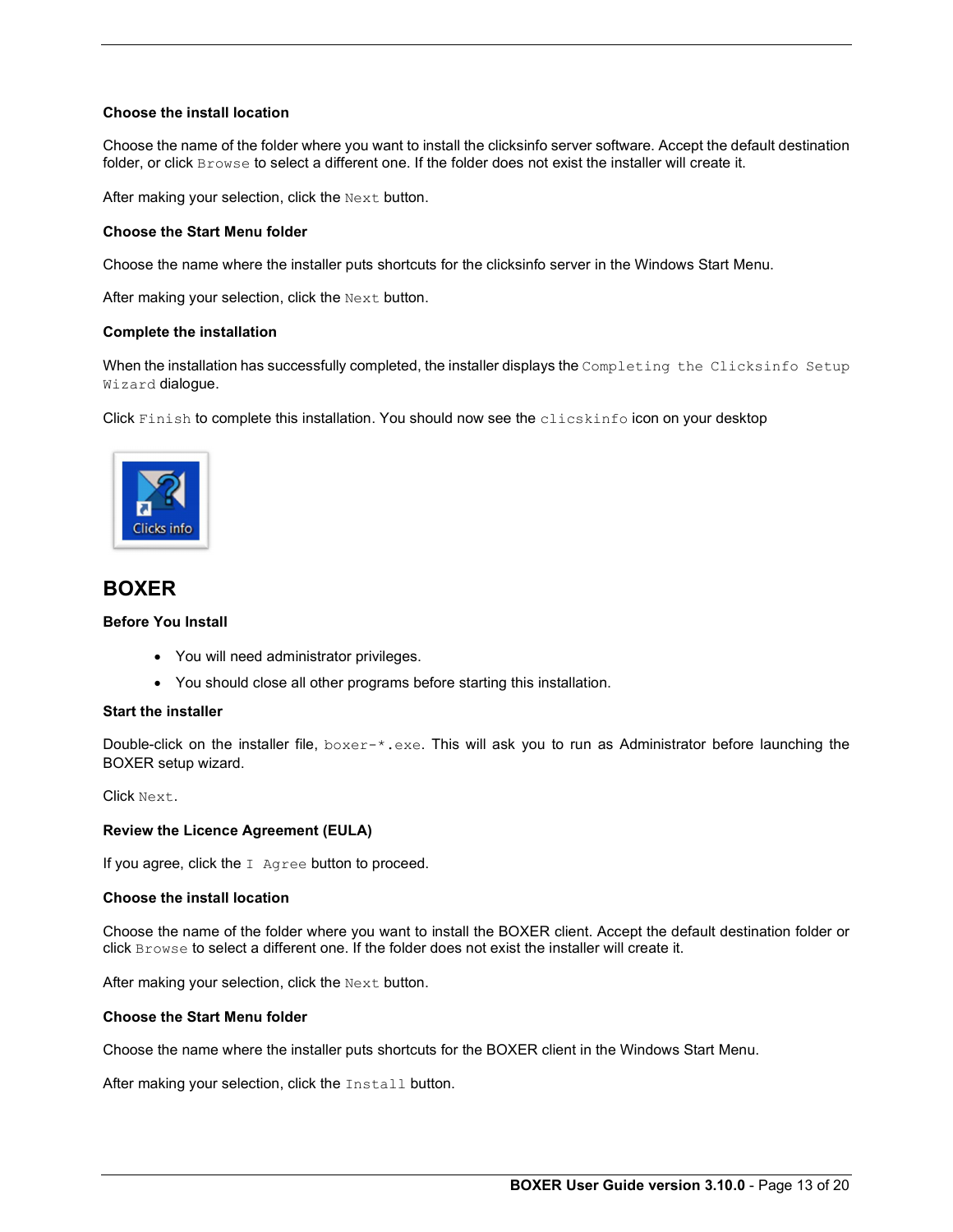### Note:

The BOXER Windows installer will also install, if not already present on the system, the following Microsoft system packages/libraries:

- Microsoft MPI
- DirectX9
- Visual Studio run-time libraries 2013 & 2015

#### Complete the installation

When the installation has successfully completed, the installer displays the Completing the Boxer Setup Wizard dialogue.

Click Finish to complete this installation.

There will now be 3 new icons on your destop. "BOXER", "BOXER server" and "BOXER client"

- "BOXER" runs the meshing server and GUI client simultaneously on the local PC
- "BOXER server" runs the meshing server only It awaits a connection from a local or remote client down the stated port (by default port 26937)
- "BOXER client" sarts the GUI client only. It requires connection to a local or remote meshing server, specified on the startup dialog. The meshing server should already have been started and be listening for a connection.



Desktop icons for "BOXER", "BOXER server" and "BOXER client"

### Installing the extended precision server

The extended precision server comes as a separate installer package. To install the extended precision server, follow the steps as described for installing BOXER, above. At the end of the installation process an icon called "BOXER server extended" will appear on the desktop.

# Connecting Clicks and BOXER

The environment variable CLICKS\_SERVER tells BOXER where to look for a licence.

By default (i.e. if not set on the system) then CLICKS\_SERVER is localhost:8343.<br>Alternatively, for BOXER to look for a licence somewhere other than on the local machine, CLICKS\_SERVER needs to be set to IP of licence server:8343 or hostname of licence server:8343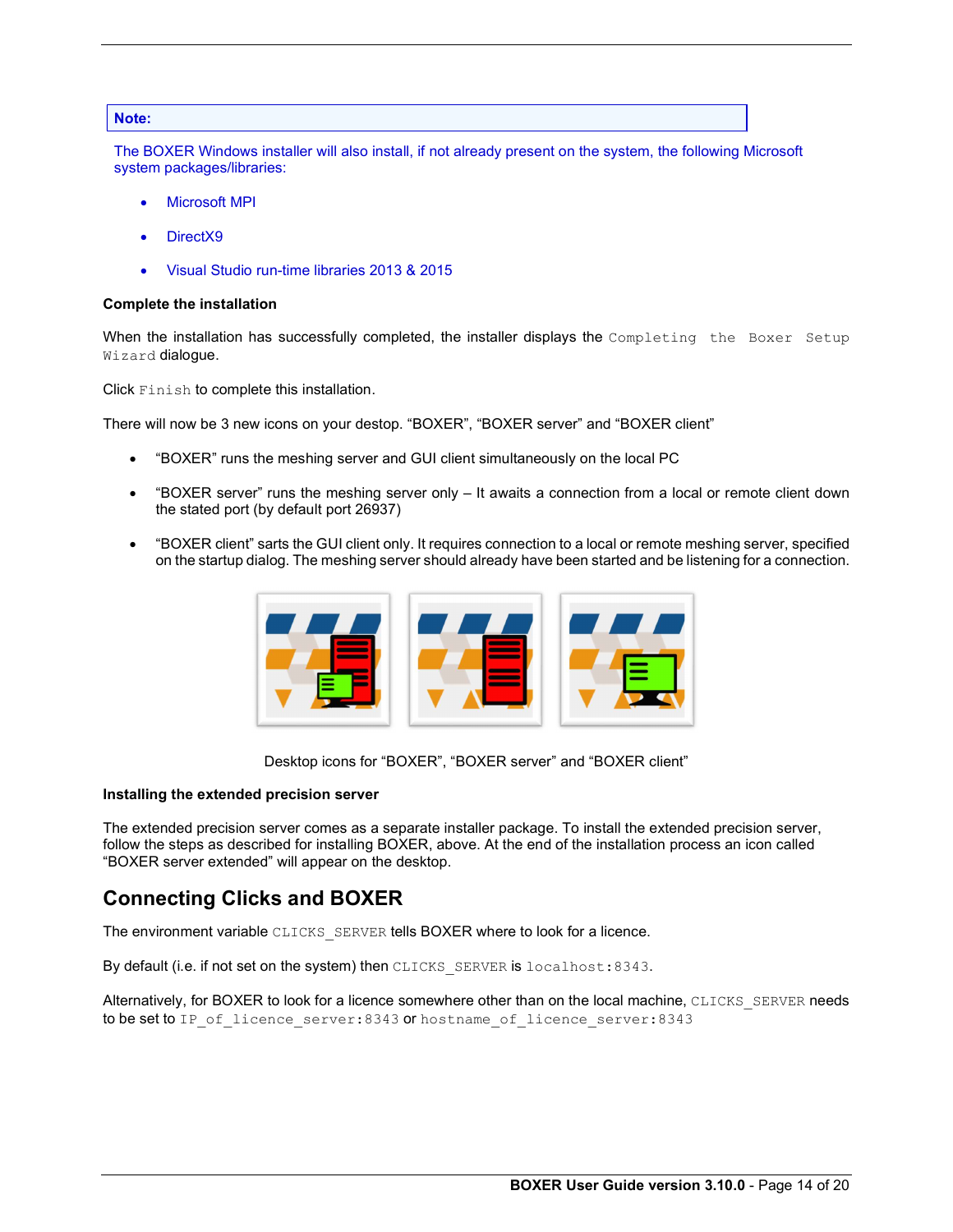# Execution

# Summary:

The terminology describing individual programs in the BOXER software is as follows.

- A licence server, or Clicks server, is a system-level service which serves licence keys to the meshing server process.
- The meshing server boxerserver is the core BOXER program. It can run in parallel within an MPI environment, either in server mode for a client GUI session, or in script mode for standalone batch meshing. The boxerserver process connects to the licence server.
- The GUI client boxerclient connects only to a meshing server (which needs to have been already started), and not directly to the licence server.

### Note:

Windows & Linux meshing servers & GUI clients are interchangeable; A Windows version of one can connect to a Linux version of the other, and vice-versa.

# Note:

In Windows, when running BOXER for the first time on a new machine, you will be prompted to add a firewall exception, even when running the software only your local machine. This is because, even though BOXER is only running locally, the MPI processes of it are all discrete process which need network connectivity amongst themselves – which requires the Windows firewall to permit it.

# Clicks startup

In all circumstances before running BOXER, a Clicks licence server must be running for BOXER to connect to and the meshing server must know where to obtain a licence from (the address of the Clicks server)

# Starting BOXER – the GUI and server at the same time

In Linux, for convenience there is a small utility for workstations that will start the BOXER client and server in one go. Simply typing

#### boxer

at the command line, will start a local OpenMPI session with N processes matching the local hardware, communicating with a local GUI client. The GUI will start directly.

In Windows, double-click the "BOXER" desktop icon. Double-clicking this icon calls a .bat script which will start the meshing server on a suitable number of CPU cores and then, subsequently, start the GUI client.



# Caution:

By default, boxerclient connects to boxerserver via port 26937. If this port is in use by some other software on your system, the server will not start and return a PORT IN USE error in the terminal window.

To fix this – edit the file <INSTALL\_DIRECTORY>\bin\server.bat and change port 26937 to another port (26936, say)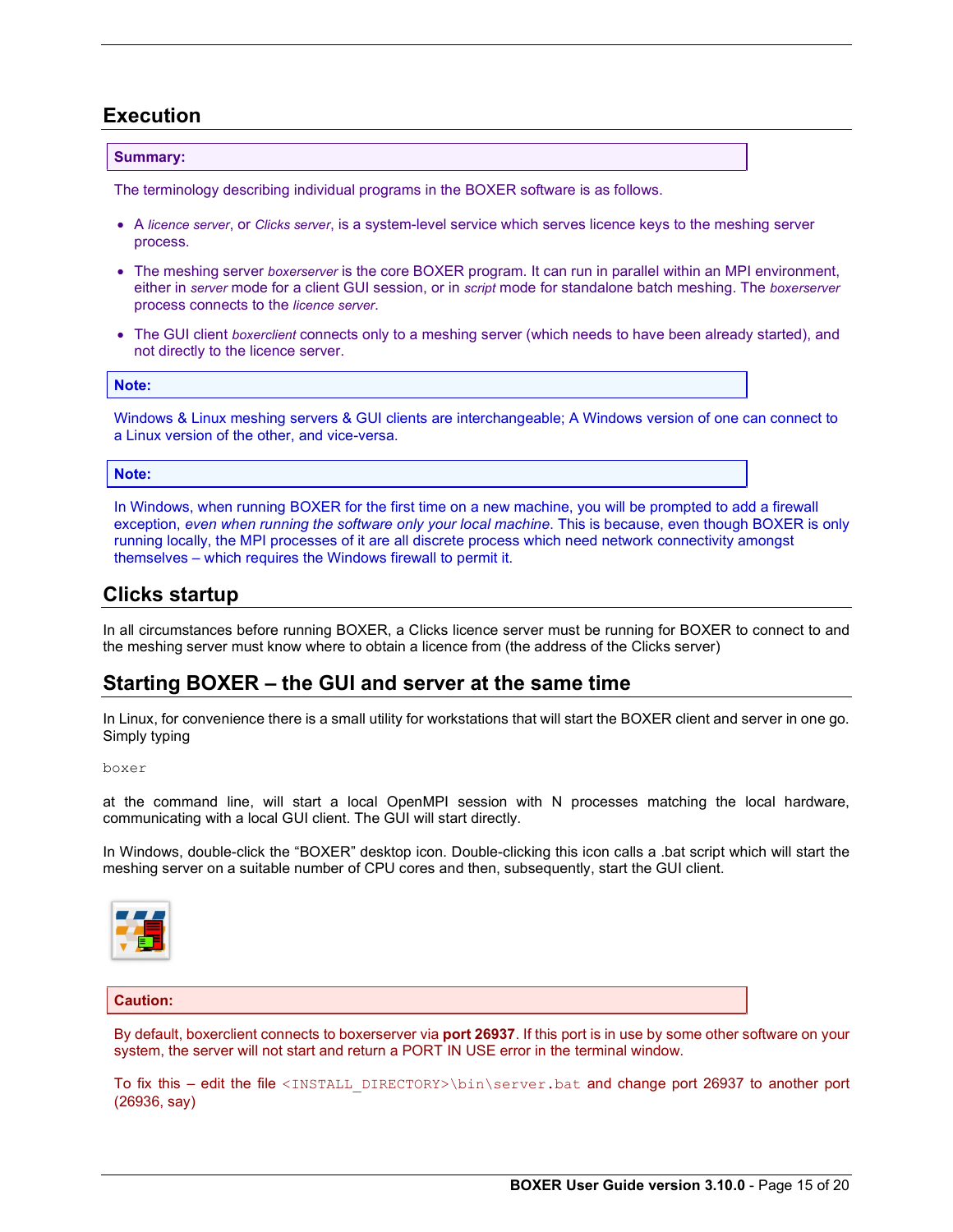# Basic script-based meshing using boxerserver

• In Linux, the BOXER meshing server can be executed in script mode in line with the generic command

```
o mpirun-boxerserver -np N boxerserver --script $my_script.lua
```
- In Windows:
	- o \$path\_to/mpiexec.exe -np N \$path\_to/boxerserver.exe --script \$my\_script.lua

In either case, N is the number of parallel processes to be started on the local machine, and  $\varsigma_{my\_script.$  lua is some sort of suitable BOXER script.

In Linux, using the OpenMPI over a large parallel HPC resource, there are many ways to launch parallel boxerserver processes. Some of these are described in the output of mpirun-boxerserver --help and more details can be found on the Open MPI FAQ web page. For example, an obvious alternative to the command above would be:

mpirun-boxerserver -machinefile \$my\_nodes boxerserver --script \$my\_script.lua

where  $\sin y$  nodes is a text file with the names of the compute nodes in a CFD cluster. All such nodes must be accessible to the user via ssh without a password being required.

Tip:

You can see the command-line options for boxerserver by typing boxerserver --help.

# Starting boxerserver and boxerclient separately

First start the BOXER server

- In Linux mpirun-boxerserver -np N boxerserver --server
- In Windows mpiexec.exe -np N boxerserver.exe --server (similar to the script based command, above) Or double click the BOXER server icon, or the BOXER server extended icon (if the extended precision server is installed):



# Caution:

By default, boxerclient connects to boxerserver via port 26937. If this port is in use by some other software on your system, the server will not start and return a PORT IN USE error in the terminal window.

To fix this – edit the file <INSTALL\_DIRECTORY>\bin\server.bat and change port 26937 to another port (26936, say)

In either case,  $N$  is the number of parallel processes to be started on the server machine.

This command will obtain a licence form the licence server, start the meshing server process in the MPI scope specified, and listen for incoming commands from the client GUI process.

The GUI client is started after the server:

• In Linux from another terminal window using the boxerclient command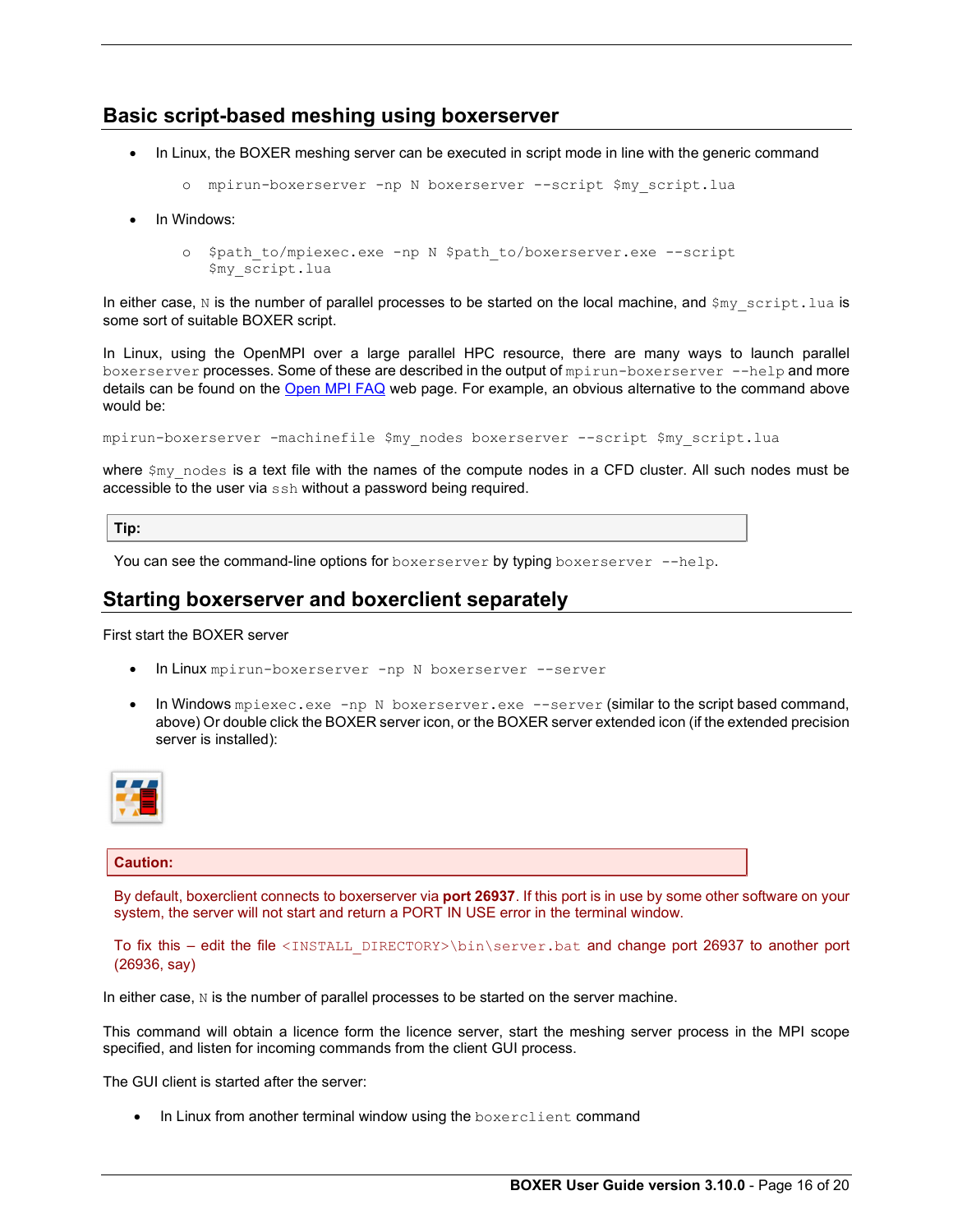• In Windows double-clicking the desktop "BOXER client" icon.



This opens a popup window with two fields:

- $\bullet$  Host. The target machine on which the server is running. Typically  $\text{localhost}$  (for a workstation), or a DNS entry or IP address for a meshing cluster.
- 

Port. The client/server communication port. By default, 26937.<br>The GUI client will then connect to the meshing server, and the interactive BOXER session will start.

Note:

The necessary server and port options for the GUI may be specified via the following command-line/bat file options :

--server hostname : If present, skip connection dialog and attempt to connect to a BOXER server at the given hostname. The port, if unspecified, will default to the last port used when connecting.

--port number: If present, skip connection dialog and attempt to connect to a BOXER server on the given port number. The host to which the connection attempt is made will default to the last known host, and can be specified with the --server argument.

# Note:

The default port for communication between client and server is 26937. This can be changed easily, for example in case of running more than one server and client on a single machine, by using the  $-$ -port option :

mpirun-boxerserver -np 2 boxerserver --server --port 5-digit port number

with the port number given to the subsequent boxerclient set to match.

#### Note:

The default graphic driver used by BOXER is OpenGL.

Users with suitable hardware can use the following, better drivers, via command-line options:

- OpenGL2 driver. Start the boxerclient GUI with --ogl2-driver.
- $\bullet$  DirectX9 driver (Windows). Start the boxerclient GUI with  $-\text{dx}$ 9-driver. You may also wish to edit (as Administrator) the boxer.bat startup script to include this driver option.

Attempting to use a driver which is unavailable or not fully supported by your local system hardware, will result in unpredictable behaviour.

When no compatible OpenGL graphics card or driver is present on the hardware running the BOXER GUI, a basic graphic driver option may provide a solution based on legacy two dimensional graphic libraries.

In both Windows and Linux, this option is passed to boxerclient at the command line by using --2d-driver.<br>Specifying this lower-capability graphics option will result in a GUI without some of the high performance features of an OpenGL environment - such as lack of anti-aliasing, and degradation in the smooth rotation of the graphical view.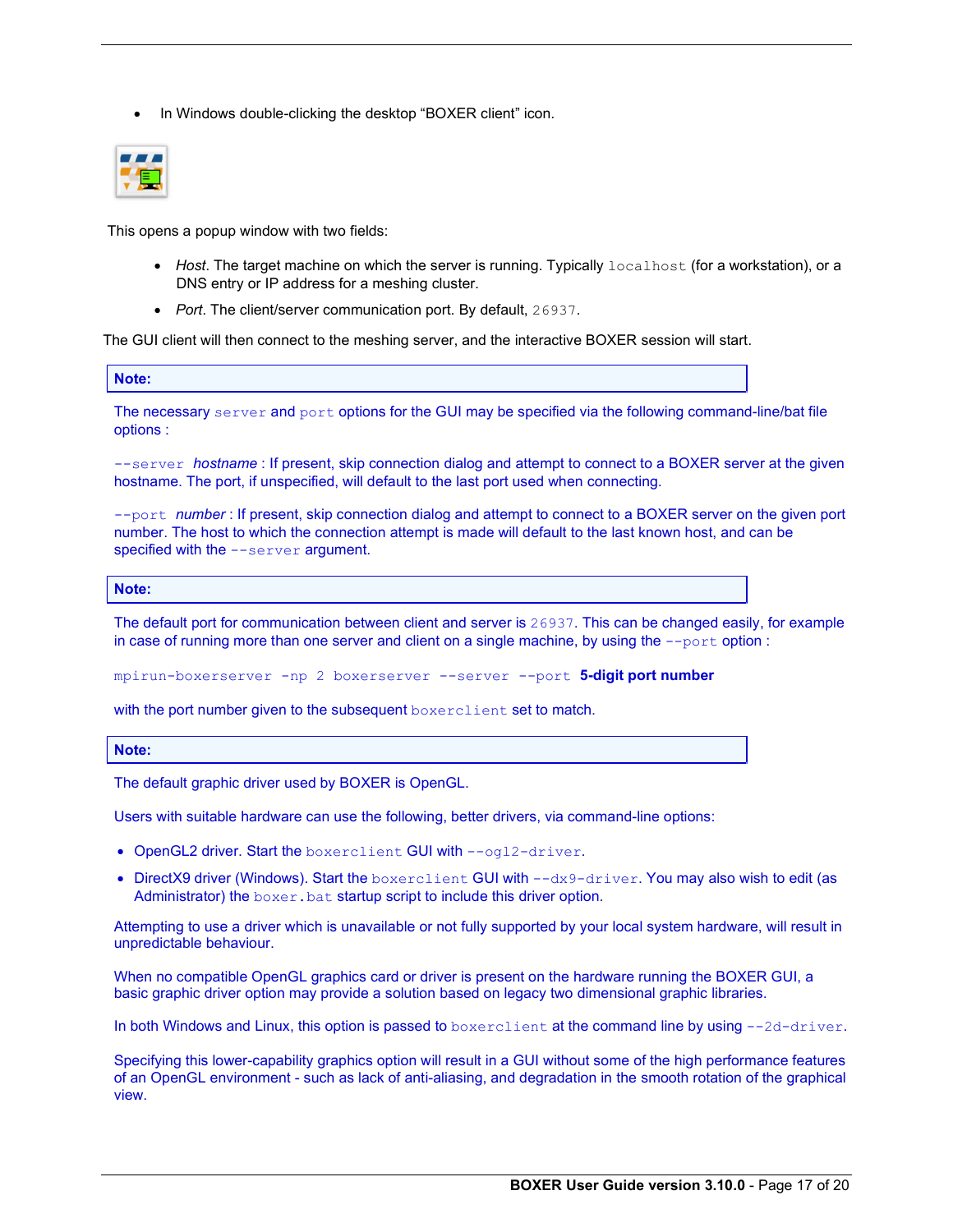# Licence-specific functionality - CAD import

Some BOXER functionality is available under certain licence-key configurations, i.e. requires a specific key to run. Licensed functionality may or may not be required by the user at run-time under different circumstances; e.g. a boxerserver user command may or may not lead to a GUI session (the --server option) and/or may or may not require CAD read capability.

If licensed, then CAD reading capability is available to the user by default when starting boxerserver in server mode, i.e. with the option --server. The CAD capability can be explicitly turned off for a session by using boxerserver --server --no-cad.

Conversely, the default for using BOXER in scripted-only mode (i.e. boxerserver --script) is to have CAD capability turned off. In this case, if licensed then CAD access can be enabled by using boxerserver --script --cad.

# Extended precision

# Meshing and geometry precision for an increased range of length scales

Calculations are routinely undertaken using single precision arithmetic. However, where large variation in length scales is required, double precision arithmetic can be necessary, to provide the ability to create meshes and levelsets with much finer granularity (i.e. greater range in length scale).

In Linux the extended precision meshing server is started using the option  $--$ extended or  $-x$  directly after "boxerserver" at the run-time command line.

In Windows the extended precision meshing server is started by double clicking the BOXER server extended icon (if installed)

In normal precision BOXER the maximum level of octree sub division is 21 (i.e. the shortest octree element edge length is L/(2^21), where L is the longest octree element edge length

In normal precision BOXER the maximum level of octree sub division is 38 (i.e. the shortest octree element edge length is L/(2^38), where L is the longest octree element edge length

### Note:

Enabling extended precision can cause a run-time slow down of about 30-40% and there is an increased memory requirement, due to the increased computational overhead of double-precision operations.

# Clicksinfo

clicksinfo is a lightweight utility that can be run on any machine connected to a Clicks server (or not). It polls the Clicks licence server (by default, identified by the environment variable CLICKS\_SERVER) via a TCP/IP connection and returns information about the currently available Clicks licences, how many seats and processes are in use and by whom, and the status of any other licence files (valid, expired or invalid). If clicksinfo cannot connect to the licence server, the reason is given, and the program exits.

On Linux machines, as a regular user, type clicksinfo at the command line. The default licence server and port can be overridden by typing

clicksinfo <servername>

Or

clicksinfo <servername>:<port>

Text will be sent to the std output, and the program returns the command prompt.